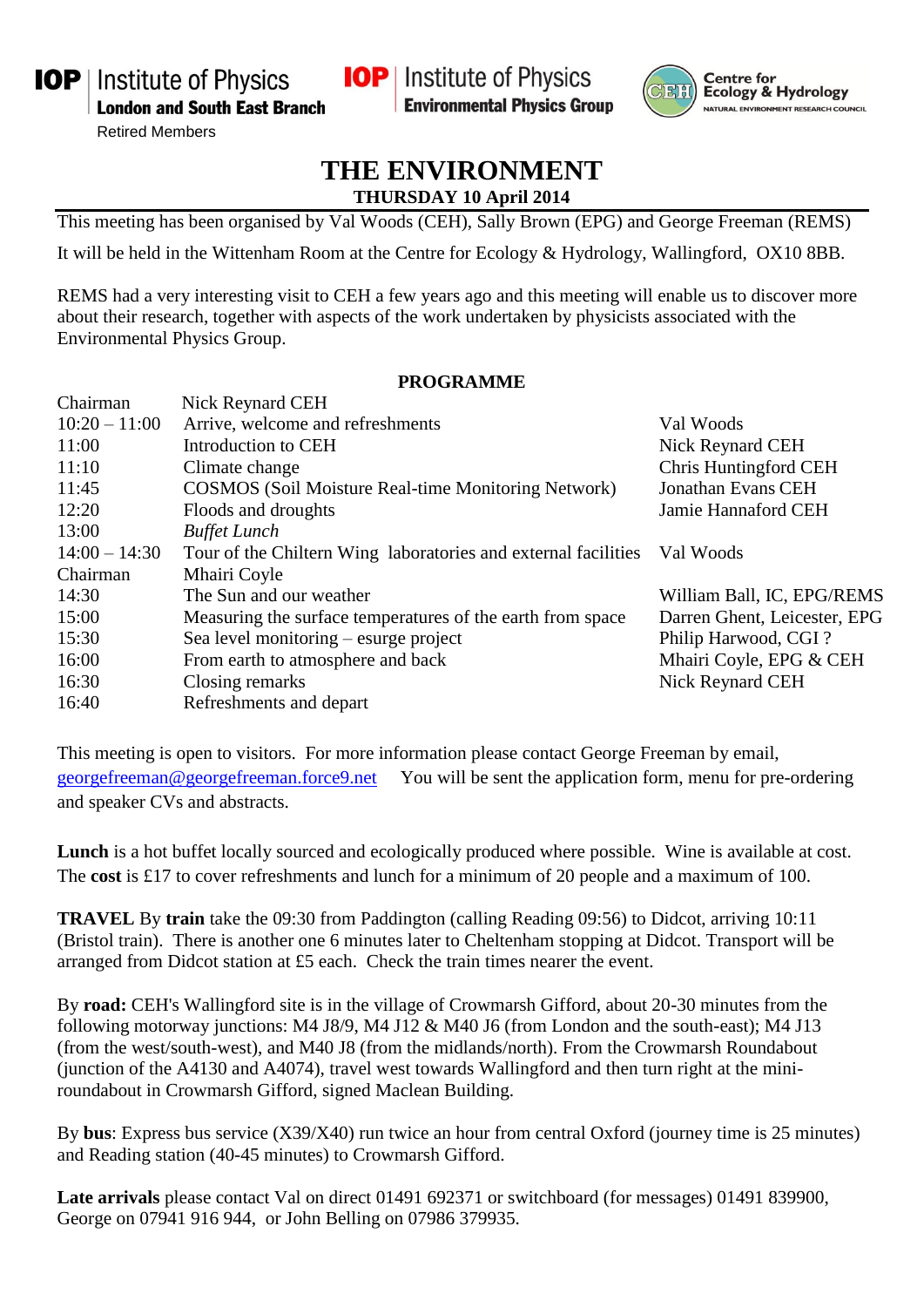

Click here for a larger map